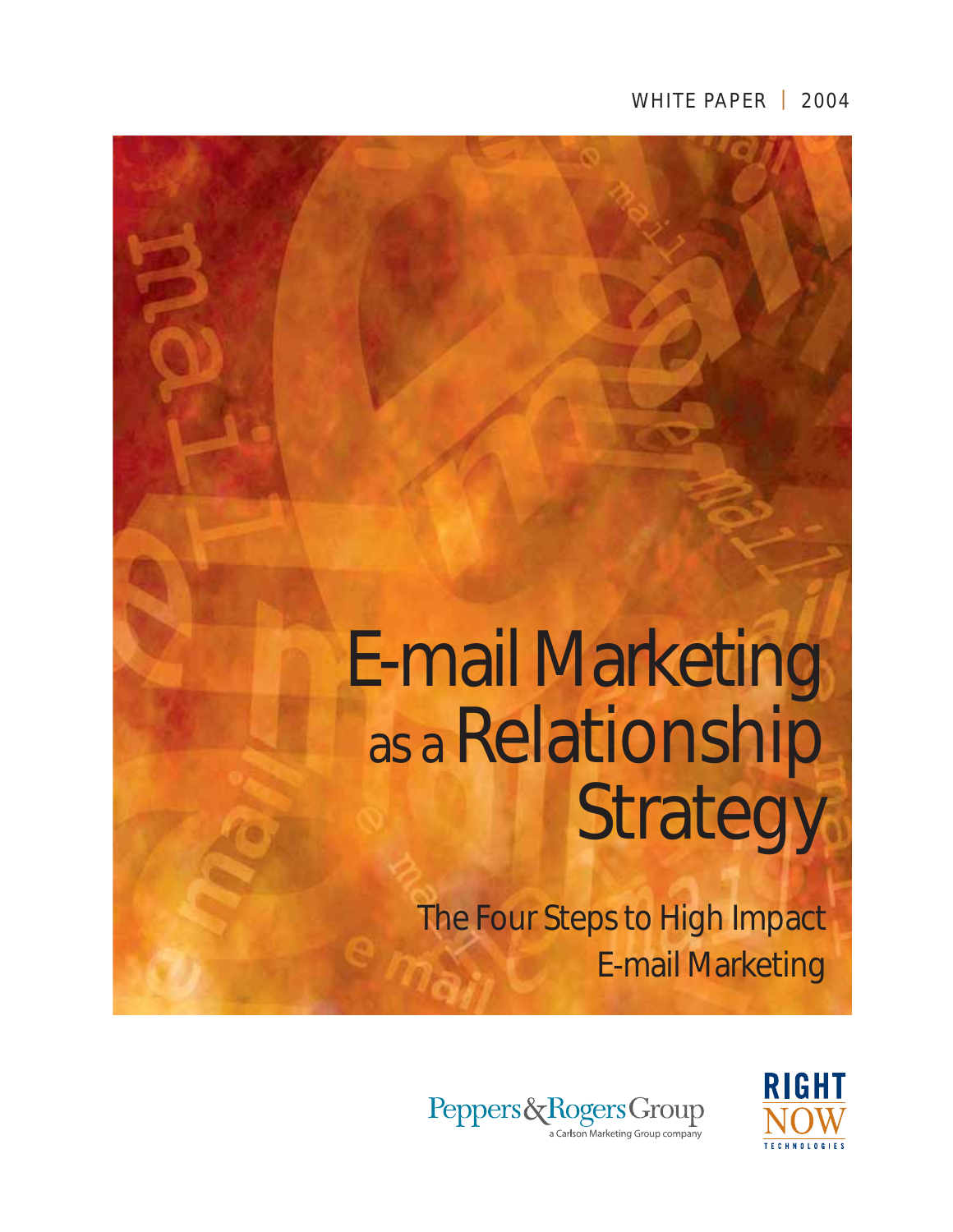

### **CONTENTS**

# E-mail Marketing as a Relationship Strategy

*Marketers agree: Today's business landscape has dramatically changed.* Faced with consumer frustration over spam,competitive e-marketing technologies and recent legislation, companies are struggling to establish the right mix, media and messaging to effectively connect with prospects and customers. For e-mail marketing in particular, new rules signify the end of marketers sitting on the fence, waiting until next quarter or next year to improve e-mail initiatives.

For years, many decision makers knew they *should* pay more attention to their e-mail campaigns to capture ongoing value. But the channel was too popular with customers, too easy to implement and comparatively inexpensive to merit drastic action. Companies were left on their own to determine to whom, where and when to send e-mail marketing campaigns, often relying on results from increased messaging volume or flashy creative. Organizations now realize these strategies no longer work.

Yet despite new challenges, e-mail marketing remains a highly powerful customer relationship medium. Viewing the current business environment as an opportunity, success relies on the ability to differentiate an e-mail marketing approach by designing it in the context of a customer-based business strategy. Today's companies *must* focus on creating clear, strategic decision criteria around their e-mail marketing efforts to ensure that they are not only effective, but also intelligently building the customer relationship.

## FOUR STEPS to High Impact E-mail Marketing

- 1. THINK customer experience
- 2. MAKE privacy protection a part of your brand promise
- 3. ENSURE recipients know you
- 4. MEASURE consumer impact

*E-mail Marketing as a Relationship Strategy* is a guide for combining leading customer relationship strategies with best practices within e-mail marketing. It begins with a look at the modern e-mail marketing landscape and an examination of its sharpest challenges.This is followed by "Four Steps to High Impact E-mail Marketing," designed to help decision makers surpass the challenges and achieve success. Throughout the report are examples of best-in-class e-mail marketing approaches, including a case study from Skechers USA, Inc.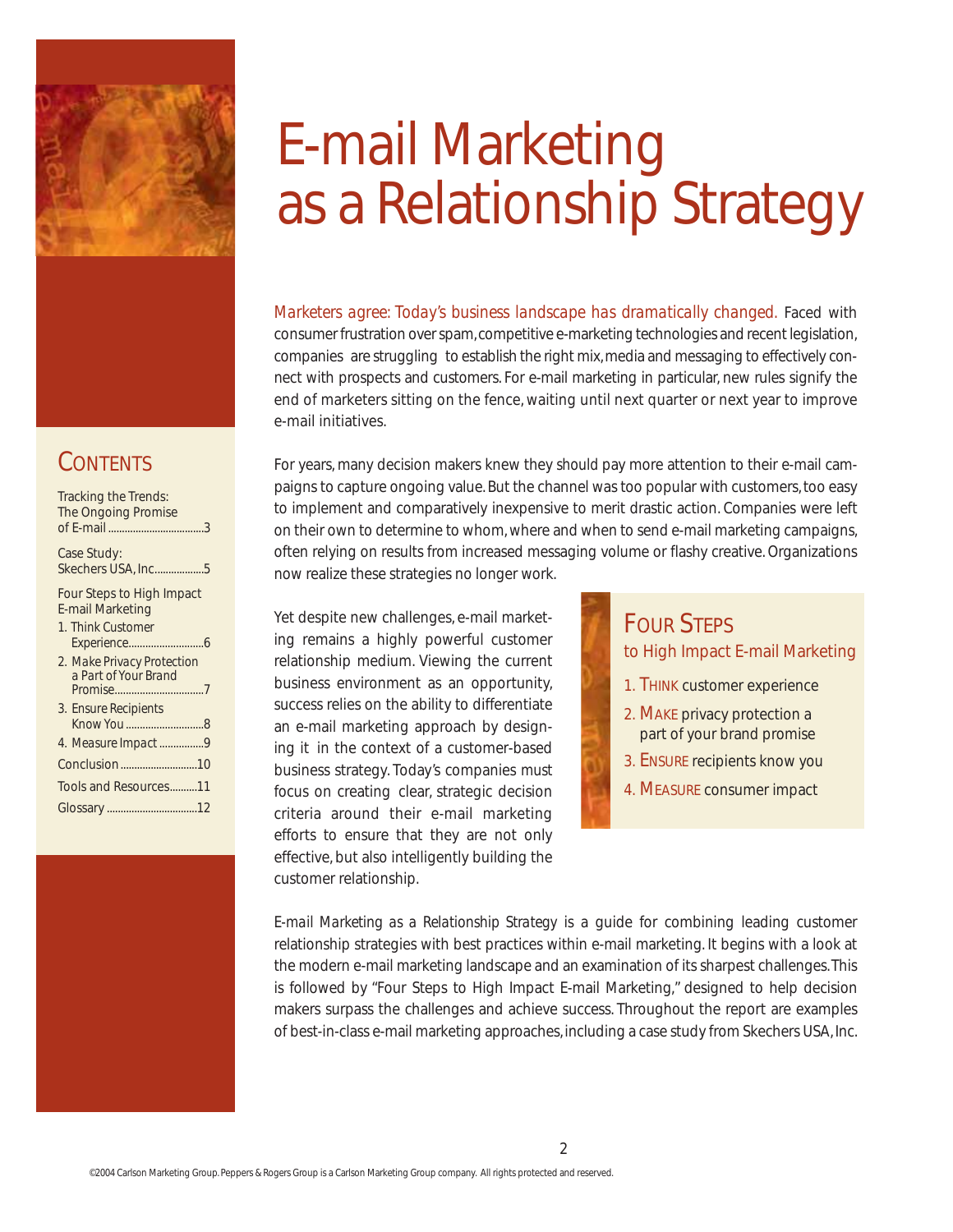



# Tracking the Trends: The Ongoing Promise of E-mail

The e-mail story is one of rapid global adoption and fastemerging opportunities. Though it had existed for two decades in non-commercial forms, e-mail caught fire in the 1990s to become a universally accepted communication channel. The year 1995 marked the arrival of the electronic age as the quantity of e-mails sent outnumbered written postal letters.

Adoption, along with the inherent benefits of e-mail—low cost, rifle-shot messaging, greater efficiency, measurability and high response rates—enticed marketers to seize the commercial opportunities of the channel. Opportunities rose as e-mail became capable of reaching prospects and customers wherever, whenever and in whatever form the recipient preferred, from PC to wireless device, HTML or text format. Full of promise, e-mail marketing grew into a multibillion dollar industry.

#### **A changing e-mail landscape**

That promise is still there, but marketers must address several challenges. The sheer volume of offers in the marketplace is one. The average U.S. consumer is hit by roughly one million marketing messages per year across communications media,or about 2,750 each day.<sup>1</sup> E-mail marketers must break through the din to compete for a share of the customer's attention.

Alternative e-marketing technologies are also impacting e-mail. For instance, RSS (Rich Site Summary or Really Simple Syndication) allows users to retrieve messages from companies that provide information "feeds." These feeds bypass e-mail filters that can prevent content from being delivered. Enabling pull instead of push technology, RSS allows users to subscribe only to messages they want. Experts estimate that RSS is a year away from mainstream use.

The projected growth of Internet Service Providers (ISPs) creating default settings to remove HTML ads from e-mail newsletters must also be considered. Microsoft Outlook 2003, for example, already operates this way. Unless users choose otherwise, any e-newsletters received will not display HTML graphics. Along with eliminating an eye-catching advertising medium, this will prohibit marketers from accurately measuring the receipt of HTML versions of their newsletters.

Arguably the greatest challenge facing e-mail marketers today is spam. Jupiter Research reports that the average U.S. online consumer received 3,920 unwanted commercial e-mail messages (UCE) in 2003.2 This deluge has made the job of the legitimate marketer more complex. In a study conducted by the Pew Internet & American Life Project, 60% of respondent e-mail users say spam has reduced their e-mail use in a significant way and 52% of respondents say spam has made them less trusting

**Nucleus Research found that companies will experience \$1,934 in lost productivity per employee in 2004 due to spam, which is over twice the 2003 level.4**

of e-mail in general.<sup>3</sup>

Spam has in turn driven regulation, most notably the CAN-SPAM Act, which went into effect on January 1, 2004. The act has helped to slow unscrupulous marketers by regulating the use of e-mail to

solicit consumers. But CAN-SPAM and the e-mail message deluge has made the job of the legitimate marketer more complex. Compliance is costing companies valuable resources in the forms of time, money and personnel. New technologies such as filters and "blacklists" are making deliverability more difficult. As the legislation takes hold within the marketing departments of legitimate companies, spammers are skirting regulation and finding new ways around anti-spam technologies, such as "zombie spam" and "phishing."

#### **Posing solutions**

Some believe a "do-not-e-mail" registry is the answer. Although a registry was called for by CAN-SPAM, a June 2004 report by the Federal Trade Commission stated that a registry would not stop spam. In fact, concluded the FTC, the registry could lead to more UCE as spammers could use it to capture new e-mail addresses. Rather, emphasized FTC Chairman Timothy Muris, sender authentication systems are required for deterrence.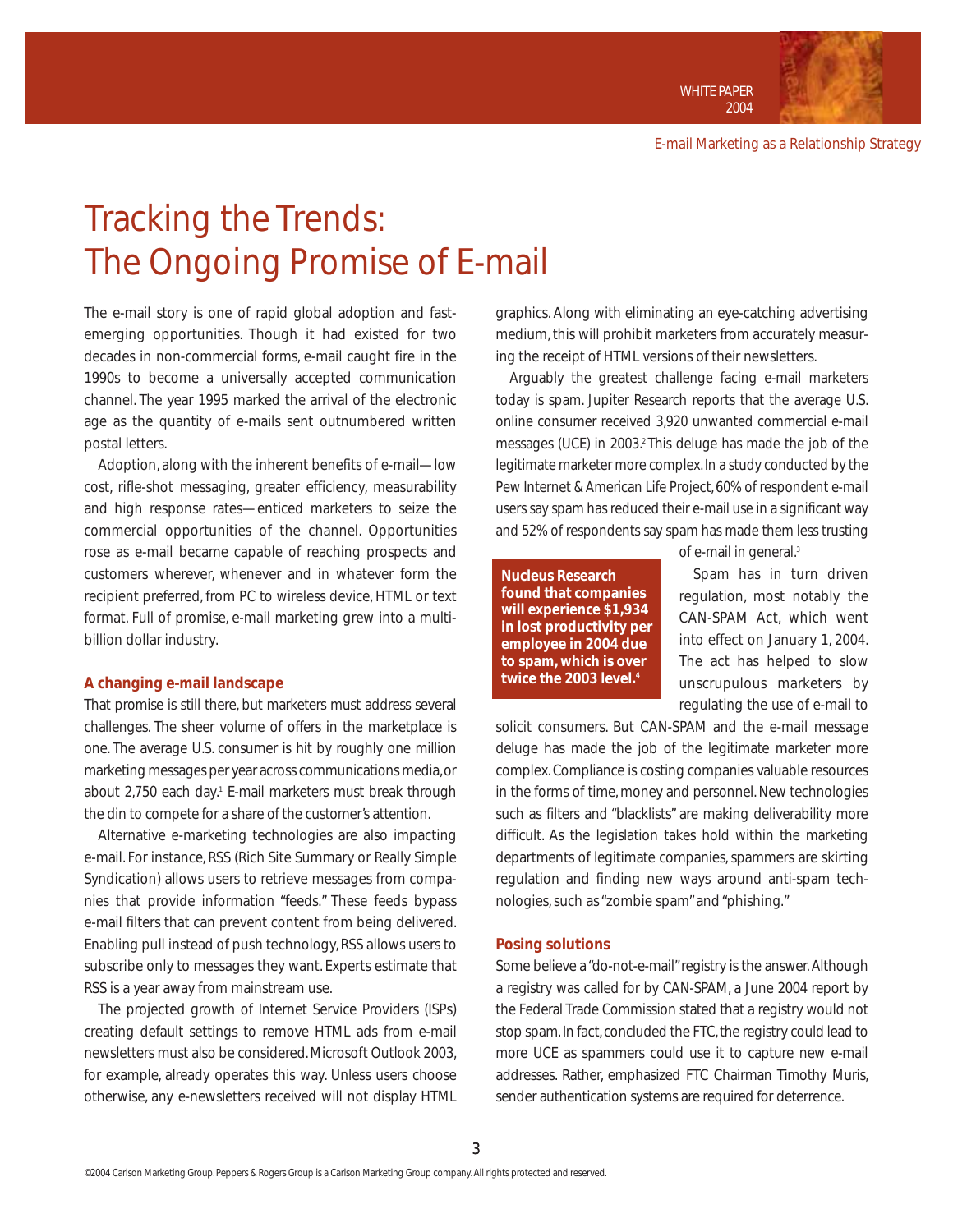

In line with the FTC's call, the push to solve spam has brought a series of authentication tools from the private sector aimed at separating the spammers from legitimate mailers. Companies are turning to open-proposed Internet standards such as Sender Policy Framework (SPF) to commercial solutions such as Microsoft Caller-ID (which is slated to merge into SPF to create "Sender-ID") and Yahoo!'s DomainKeys. By storing records in the Domain Name System (DNS), these tools identify whether a server is permitted to send e-mail for a particular domain. Recently, four top ISPs— Microsoft, America Online,Yahoo! and EarthLink joined forces to create common technical standards around authentication. Nevertheless, states the FTC, authentication solutions may take two years or more to take hold.

Meanwhile, compliance costs and the persistence of spam threaten to sap the productivity of legitimate marketers. Nucleus Research found that despite regulation and spam-blocking technologies, companies will experience \$1,934 in lost productivity per employee in 2004 due to spam, more than twice the 2003 level.<sup>4</sup> Moreover, Jupiter Research revealed that the cost of erroneously blocked e-mail (messages sent to recipients who have given permission to receive it) will reach \$419 million in 2008, up from \$230 million in 2003.

#### **E-MAIL ADVERTISING SPENDING IN THE U.S., 2000-2005 (IN MILLIONS)**



#### **Despite growing constraints facing e-mail marketing, companies continue to increase spending on e-mail advertising, finding it a valuable customer relationship management tool.**

#### **Creating opportunity**

While these challenges are steep, they also offer opportunities. As the regulation dust settles, and anti-spam technology catches up with demand, savvy marketers can act on new strategies for using e-mail to augment customer relationships. And e-mail marketing shows no signs of slowing down. Jupiter Research projects e-mail marketing spending to reach \$6.1 billion in 2008, tripling the 2003 number. By identifying customerfocused, e-mail marketing strategies, marketers will be in a strong position to capitalize on the next phase of e-mail opportunity, using e-mail as a powerful relationship tool.

#### **What is CAN-SPAM?**

Controlling the Assault of Non-Solicited Pornography and Marketing Act, also known as CAN-SPAM, became effective Jan. 1, 2004. It has several provisions to clearly identify e-mail senders while giving recipients control over receiving future messages. Some specifics of the federal law include:

- **Prohibits using misleading "from" or "subject" headers** in e-mail messages.
- Requires marketers to identify their physical location by including their postal address in the text of the e-mail message.
- Requires an opt-out link in each message, which must also give recipients the option of telling senders to stop all segments of their marketing campaigns.
- Allows for suits to be brought by ISPs, state attorneys general and the federal government.
- Carries penalties of up to \$250 per spammed e-mail message, with a cap of \$2 million that can be tripled for aggravated violations. There is no cap on penalties for e-mail sent with false or deceptive headers.
- Defendants can also face up to five years in prison.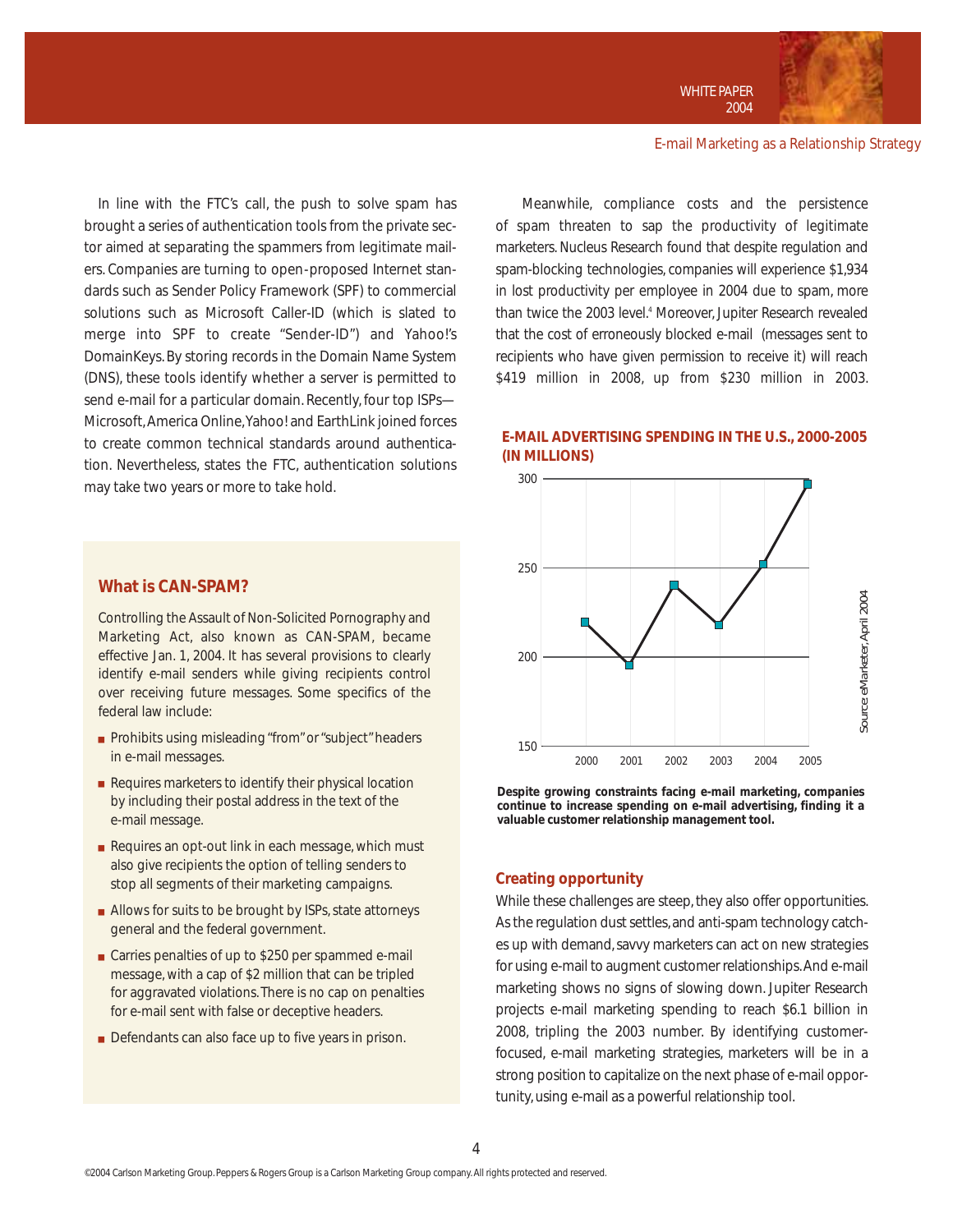WHITE PAPER 2004



E-mail Marketing as a Relationship Strategy

### **CASE STUDY: Skechers USA, Inc.**

Skechers USA, Inc. prides itself on its young, hip lifestyle brand. Known for its trendy footwear, including oxfords, sandals, sneakers and boots, the Manhattan Beach, Calif.-based company sells products in department, specialty and outlet stores in more than 100 countries and via the company's Web site. In 2004, e-mail marketing emerged as an increasingly critical component of the Skechers business model and brand promise by driving online sales as well as retail store traffic.

**"E-mail marketing actually matches with the brand image we are creating in the marketplace."**

**Geric Johnson, Vice President of Direct Marketing Skechers, USA, Inc.**

"E-mail marketing actually matches with the brand image we are creating in the marketplace," says Geric Johnson, the company's vice president of direct marketing. "That consumer is Internet savvy and into modern forms of communication. We felt a consumer would demand that a trusted and relevant lifestyle brand must be considered a legitimate source for apparel, so we want to interact with consumers in the ways they prefer."

#### **Building the Skechers brand**

For Skechers, simply having an informational Web site was not sufficient enough to differentiate the brand; e-mail marketing actually became a brand statement. "While we have always had some basic form of e-mail communication to consumers, it became critical to our new business model when we eliminated our catalog communication in the fall of 2001," explains Johnson. To continue growing business without the catalog, Skechers aggressively embraced e-mail marketing to drive consumers to purchase via the skechers.com Web site or at retail stores.

Yet, Skechers' existing e-mail applications and servers were not adequate to support this growth model, falling short of serving consumer expectations."At the time, our in house email server would not support anything but a text message, we had no campaign analytics other than a tracking vehicle that would allow Skechers to associate e-mail campaigns somewhat to an increase in sales," says Johnson."I needed to know more information: How many consumers were receiving, clicking and opening the e-mails? What were they purchasing and what were their needs?"

#### **Beyond standard capabilities; beyond standard results**

Skechers concluded it was imperative to upgrade e-mail marketing to provide intelligence and improve communications with the consumer. The company chose RightNow Technologies' permission-based e-mail solution, RightNow Outbound. Skechers uses Outbound with RightNow Service to provide a consolidated view of all inbound and outbound consumer interactions.

Recognizing a need for a collaborative customer-focused application that would integrate Web service and outbound customer communications, Skechers began its journey. Johnson explains, "In 2003, we employed HTML, analytical tracking and testing.These services went beyond our existing in-house capabilities. In April 2004, we dispatched our first e-mail marketing campaign, sent to 600,000 individuals." The objective of the campaign was to drive traffic to Skechers' 125 retail stores as well as increase commerce through the site.

Johnson claims an impressive 25% open rate from the campaign. "In addition, the campaign was 25% more successful in terms of resulting sales increases than the best campaign we conducted with our in-house application," he says. Today, Skechers permission-based database of names consist of more than 800,000 consumers registered at Skechers.com or collected at the point-of-purchase in retail stores and submitted via product registration cards.

The secret to Skechers'success? "E-mail marketing communications are meaningful and relevant, from a content, new product or offer perspective," says Johnson."We continue to make an effort to respond to what customers want and need. For us, e-mail marketing is a true competitive advantage."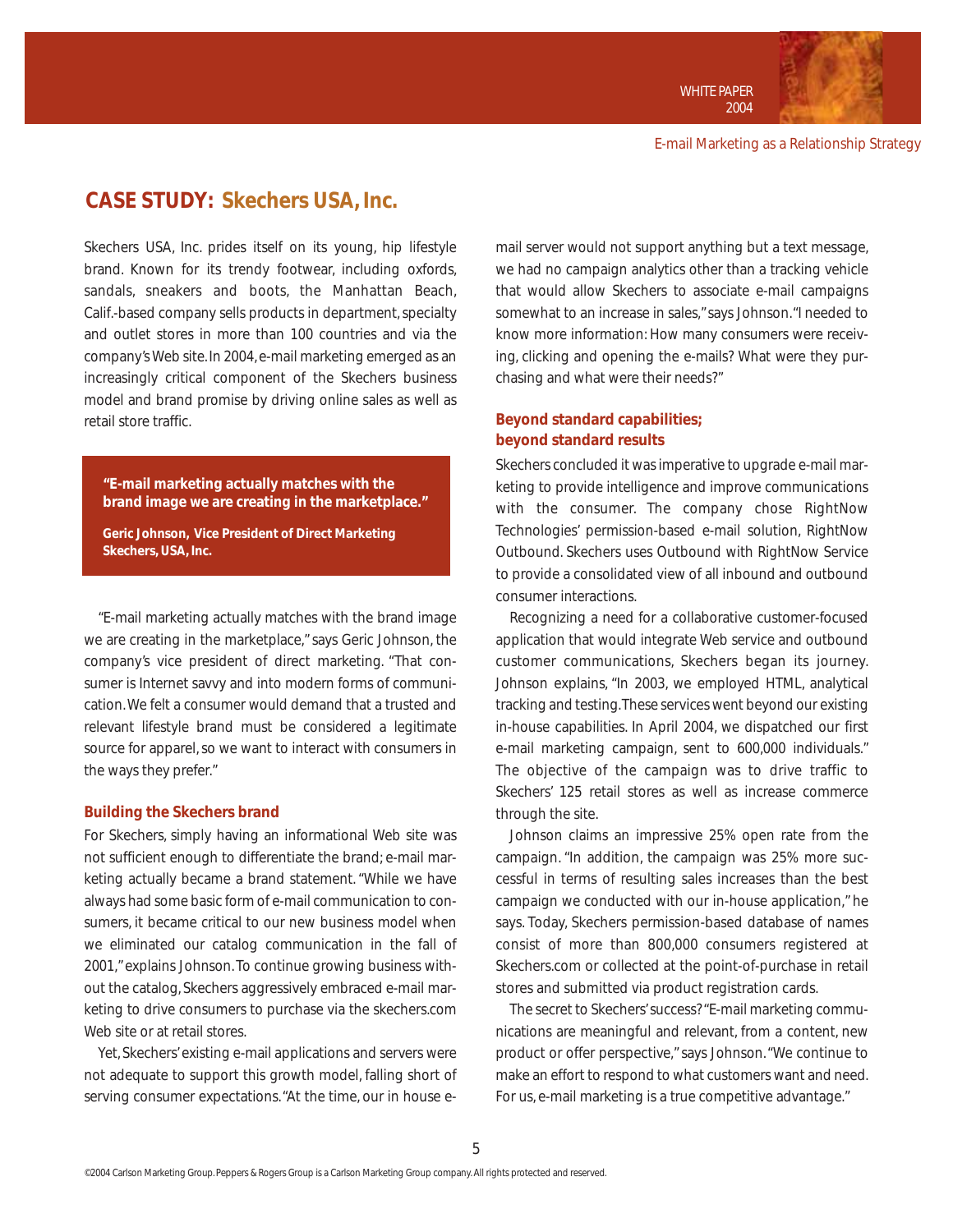WHITE PAPER 2004

# Key Steps to High Impact E-mail Marketing

Companies committed to profitably getting, keeping and growing customer relationships are moving beyond regulatory compliance and using e-mail more proactively. "E-mail marketing remains a very effective tool for cultivating profitable and loyal relationships," says Martha Rogers, Ph.D., founding partner, Peppers & Rogers Group."It is imperative, however, that companies integrate e-mail marketing efforts within the context of an overall customer strategy that interacts with a customer how and when that customer prefers."The Four Steps to High-Impact E-mail Marketing"provides companies with actionable insight from strategy and execution, to measurement and results—to raise e-mail campaigns to the relationship strategy level.

#### **Step #1: Think Customer Experience**

When used to improve the customer experience rather than strictly as a sales tool, e-mail becomes part of a larger relationship-building plan. In today's regulatory climate, e-mail marketing initiatives must be predicated upon knowing the customer base and communicating with those customers in a credible way that sustains their interest. Sending out a large number of campaigns without considering its impact on customer relationships, does not guarantee higher response rates. While it may produce a short-term lift, it will more likely alienate recipients and weaken the customer experience.



**High-impact e-mail marketing relies on leveraging customer insights throughout the e-mail marketing campaign lifecycle. By applying customer-focused approaches to e-mail marketing, companies can better generate the positive customer experiences driven by long-term, loyal relationships.**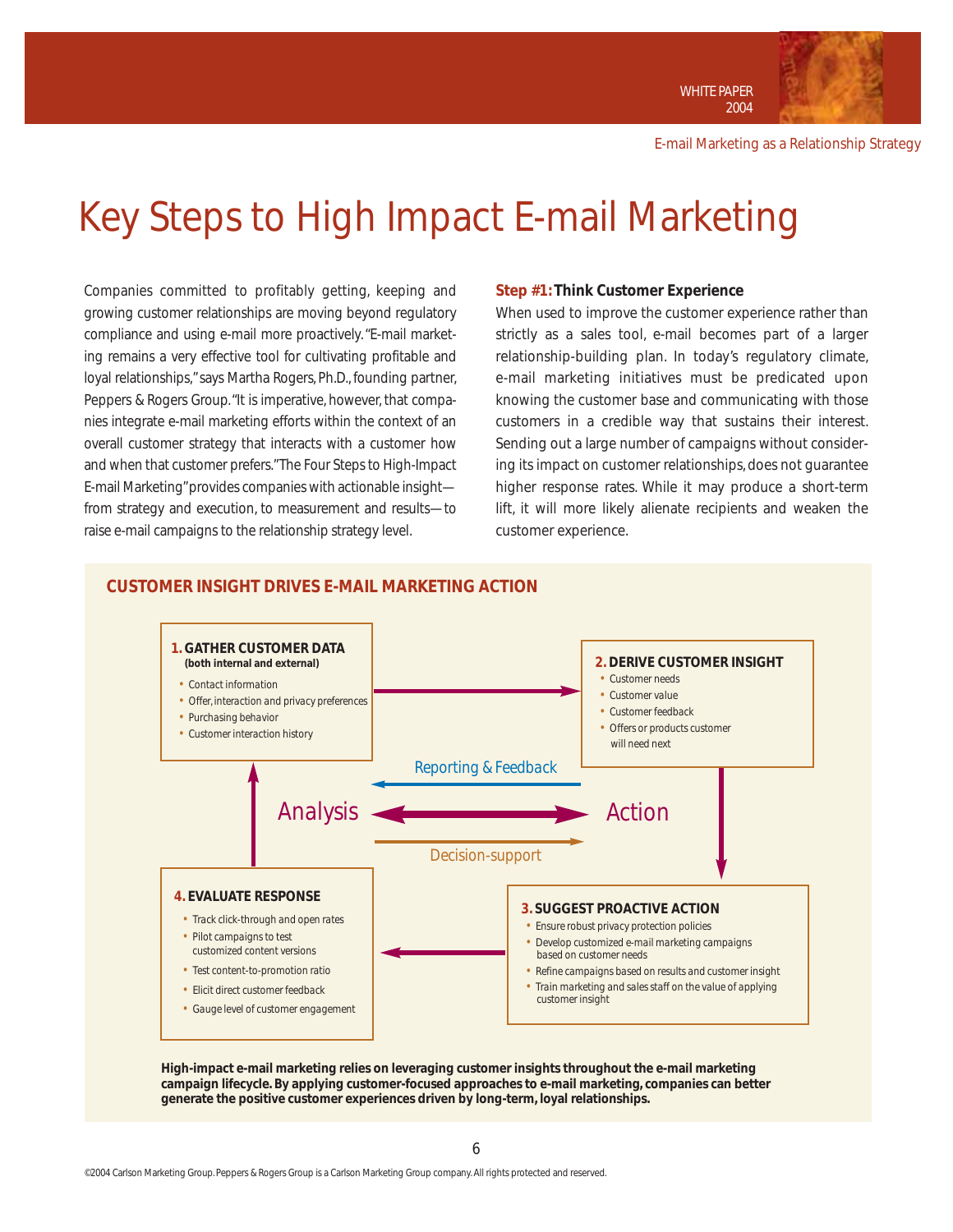

Effectively managing a customer's experience — an individual's total interactions with a brand—requires integration and relevance. Ideally, marketing, sales and service should operate from a central customer profile and use integrated business rules to manage customer interactions. From here, e-mail marketing campaigns would reflect an individual's most up-to-date preferences and relevant offers.

While personalization techniques have improved e-mail's relevancy for recipients, most campaigns have not moved beyond identifying the recipient by name and making an offer based on a transaction analysis. Raising the relevancy bar means customizing e-mail campaign content based on an individual's expressed needs. Understanding customer needs drives insight into why the customer buys, not just what she buys. E-mail can then become more relevant in terms of timeliness and targeted offers to the recipient.

When utilized properly, e-mail strengthens the customer experience and acts as a catalyst for ongoing customer interaction. In this way, e-mail marketing campaigns act not only as sales tools, but as building blocks of more profitable and lasting relationships.

#### **Step #2:**

#### **Make Privacy Protection a Part of Your Brand Promise**

The most valuable representatives of a firm's brand are the prospects and customers with whom a company interacts. A recent benchmark study conducted by the Ponemon Institute found that only 36% of major U.S. corporations view privacy as an important part of the company's brand image.When tied to privacy protection, brand can become synonymous with trust. As trust increases, customers will share more information with a company—information that competitors do not have.

Most companies know that permission marketing is a necessary and valuable first step, but additional practices are required to tie privacy protection to brand. Responsible Information Stewardship® (RIS) is a more comprehensive organizational approach to move beyond compliance and treat privacy, information security and data protection as an opportunity to build the trusted relationships that increase revenue, reduce costs and strengthen brand. RIS guidelines ensure that a company's information use and handling practices are aligned with both business goals and with the preferences of consumers, employees, investors and business partners.The key practice elements of RIS are process management, education and training, monitoring, communications to employees and customers, and enforcement.

Given consumers' sensitivity to spam and today's regulatory environment, privacy protection and e-mail marketing initiatives must go hand in hand. Companies can use this advantage to uncover the needs of prospects and customers to create more productive e-mail campaigns. Specific marketing standards can be aligned with RIS principles to provide a framework from which to design e-mail marketing campaigns.These include:

- Refusing to share customer's information without first receiving express consent.
- Raising employee awareness of regulations around privacy protection as well as all company policies that go above and beyond compliance.
- Collecting the privacy preferences of individual customers and making those preferences available across the marketing department.
- **Providing customers access to the information** the company has about them.

#### **Black & Decker builds wisely**

To boost customer acquisition and retention, home improvement product manufacturer Black & Decker saw an opportunity to communicate directly with consumers, rather than only through its retail product distribution network. With its targeting and customization ability, high response rates and lower cost, Black & Decker chose e-mail to communicate its core brand values and build customer loyalty.

The company designed a phased e-mail marketing program that began with a database acquisition initiative, targeting relevant profile groups based on seven key questions about their 'do-it-yourself' habits and where they lived. The campaign resulted in clickthrough rates of 27%, with more than 90% of those users that clicked through completing the questionnaire. Users that opted into the e-mail subscription were then categorized according to their do-it-yourself expertise and a schedule of communications was customized for each target group.<sup>5</sup>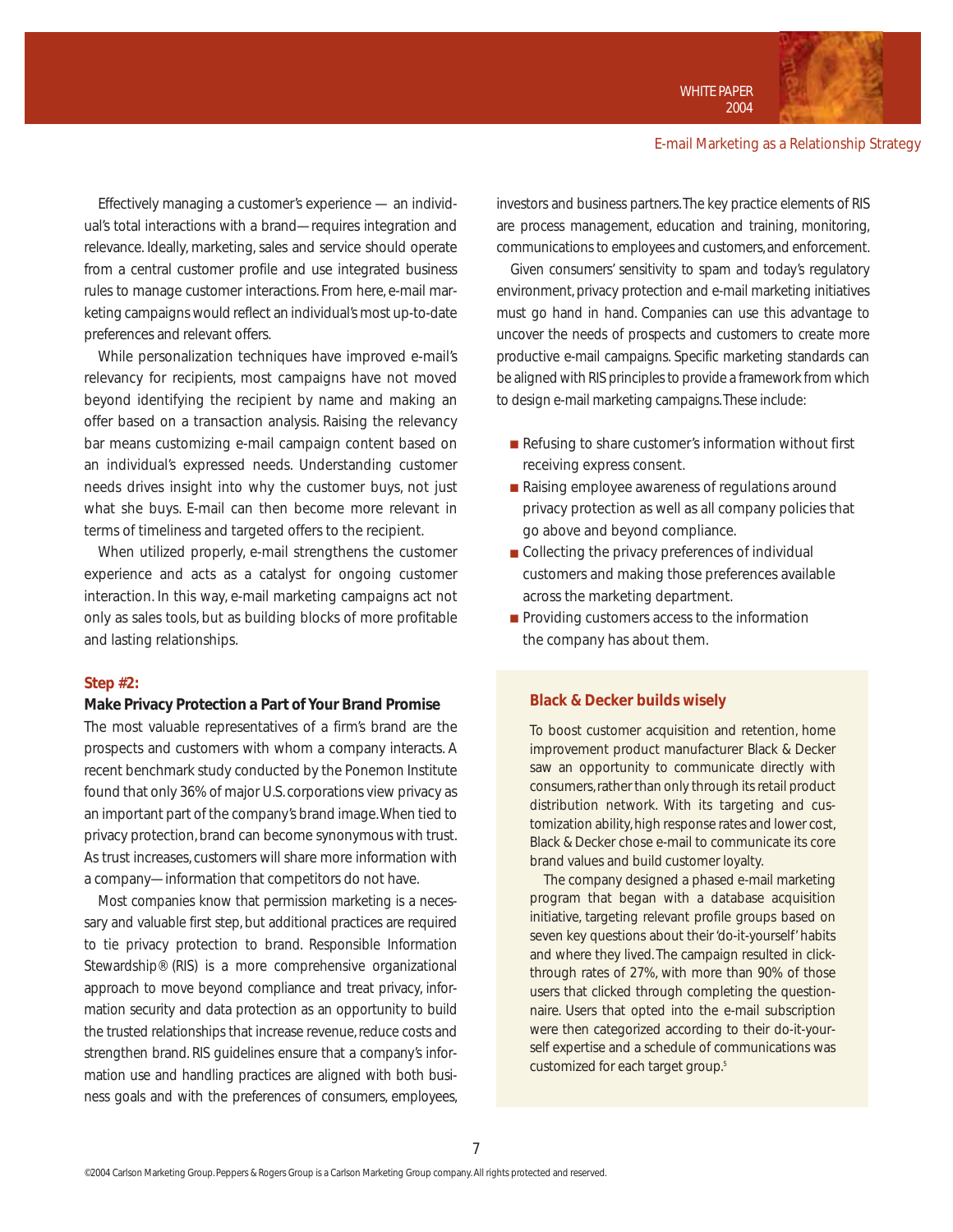

- **Posting a clear privacy protection policy regarding the** use of information across channels, including e-mail.
- Regularly auditing privacy policies against internal business processes in addition to market standards.

#### **Opt-in as a way of life**

With RIS principles in hand, the first step in creating any e-mail marketing strategy is building a responsive opt-in database. Enterprises that have been successful in building opt-in databases often rely on a combination of tactics. Best practices include:

- **Leveraging existing marketing programs to let** prospects and customers know about the valuable information your company wants to share.
- Avoiding buying lists that claim to be "opt-in."True permission-based lists are difficult and expensive to develop and maintain, therefore they are much too valuable to sell.
- $\blacksquare$  Including a link to your Web site's registration page within e-mail marketing communications.
- Using other channels—trade shows, sales force, etc. to direct people to your Web site's registration page.
- **Providing clear instructions to make it easy for** individuals to opt-in as well as opt-out.
- When an individual opts-in, request a limited number of demographic questions as well as a needs-based survey to gauge individuals' buying or usage motivations. Ask how frequently they want to receive e-mail marketing communications.
- **Processing both hard and soft bounces after each** campaign to keep your opt-in list clean.

#### **Step #3: Ensure Your Recipients Know You**

It used to be that a marketer could create an e-mail campaign, personalize the message and press send, fairly confident that most messages would reach the intended recipients. Today, these tactics are not enough to drive impact.Given consumers' frustration with messaging and the rise of spam-filtering technology, increasing the odds of recipients receiving, opening and acting on your e-mails has never been more important.

According to Forrester Research on why U.S. online house-

holds open marketing e-mails, 52% of survey respondents say they open e-mails because they recognize the sender.<sup>6</sup> Over time, a trusted and profitable customer relationship can then become a marketer's most effective ally in increasing e-mail campaign deliverability and response.

Key basic deliverability practices include creating a uni-

**According to a recent Forrester Research study, 52% of survey respondents say they open e-mails because they recognize the sender.6** form "from" line to guarantee easy recipient recognition and identifying a process and platform to deliver e-mails in a consistent format. Working proactively with ISPs to follow white-listing policies and creating reverse name domain

systems goes above basic requirements to ensure that what gets sent reaches the appropriate inbox.

### **FACTORS THAT DRIVE U.S. ONLINE HOUSEHOLDS TO OPEN MARKETING E-MAILS, 2002 & 2003**

(AS A % OF RESPONDENTS)

|                                                                                                                                         | 2002 | 2003 |
|-----------------------------------------------------------------------------------------------------------------------------------------|------|------|
| <b>Recognition and Relevance</b>                                                                                                        |      |      |
| I recognize the sender:                                                                                                                 | 50%  | 52%  |
| E-mail from a company I agreed to get e-mail from:                                                                                      | 52%  | 50%  |
| E-mail about a product I'm interested in:                                                                                               | 49%  | 40%  |
| Something friends or family might like:                                                                                                 | 23%  | 26%  |
| <b>Delivery</b>                                                                                                                         |      |      |
| E-mail received at home:                                                                                                                | 24%  | 18%  |
| E-mail received at work:                                                                                                                | 11%  | 18%  |
| I get it first thing in the morning:                                                                                                    | 6%   | 6%   |
| I get it during lunch or down time at work/school:                                                                                      | 5%   | 4%   |
| <b>Subject Line</b>                                                                                                                     |      |      |
| The subject line includes a promotion:                                                                                                  | 21%  | 11%  |
| If the subject line is personalized to include my name:                                                                                 | 12%  | 9%   |
| If the subject line is clever or amusing:                                                                                               | 12%  | 8%   |
| If the subject line contains the word "free":                                                                                           | 13%  | 7%   |
| Sender recognition and relevance, more than enticing subject lines or<br>promotions, motivate customers to open e-mails from marketers. |      |      |

*Source: Forrester Research, March 2004*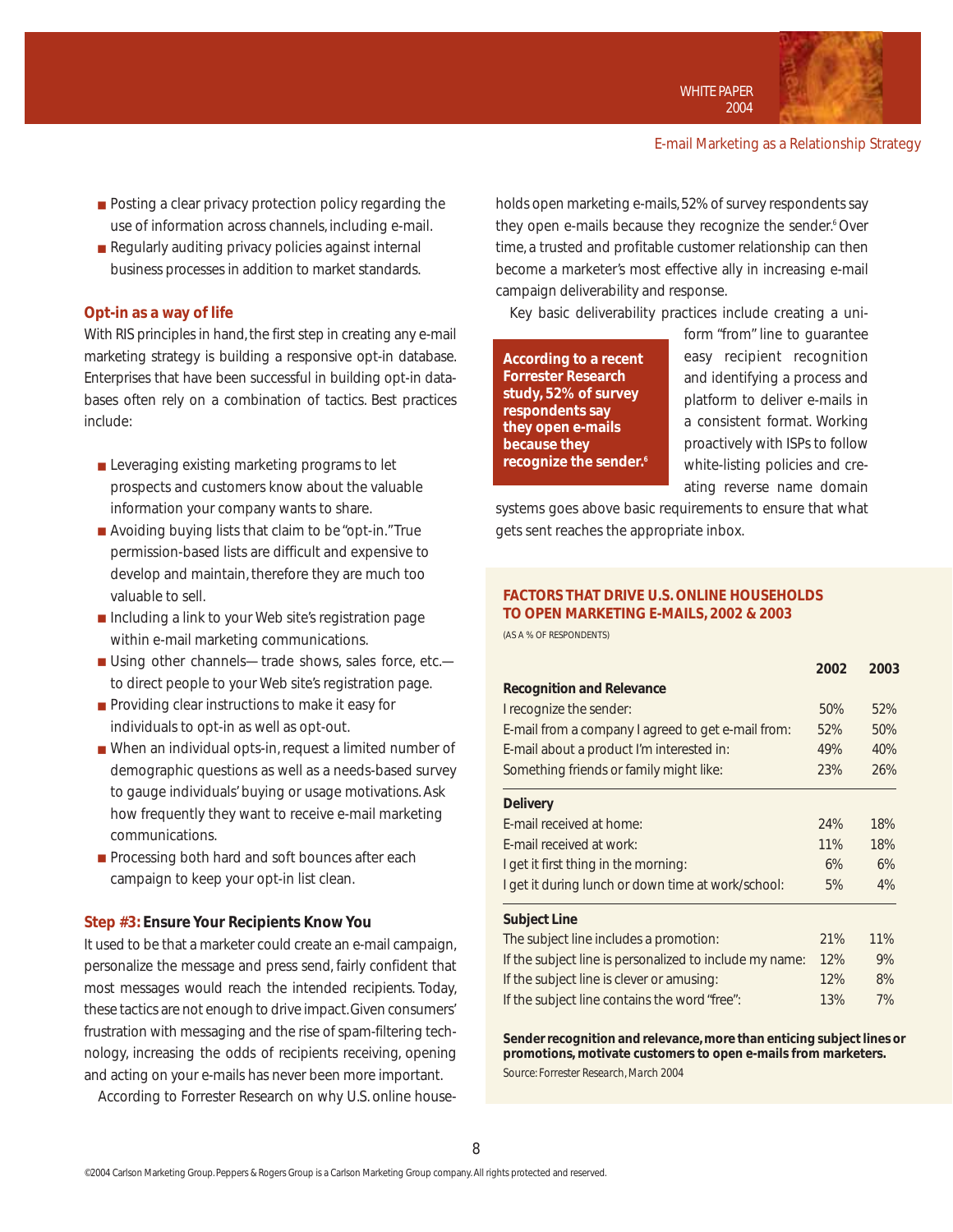WHITE PAPER 2004



E-mail Marketing as a Relationship Strategy

#### **Step #4: Measure Impact**

Consider this: While a 10% click-through rate is strong, what about the 90% who did not respond? Performance metrics such as open and click-through rates or direct revenue will remain valuable tools for measuring campaign effectiveness. But as e-mail is tied further to relationship strategy, marketers must ask new questions to gauge campaign effectiveness: How relevant was the campaign's content to recipients' needs? Was it targeted at prospects or customers offering the highest value? Did it enhance or dilute brand? Strengthen or weaken the customer experience?

Fresh qualitative measurement practices will help marketers answer these questions. Some suggested best practices include piloting and testing. Over time, the company can benchmark performance to ensure e-mail campaigns are meeting customer needs and providing a positive customer

**By eliciting direct feedback, marketers can more confidently assess the impact of individual campaigns on valuable customers and refine future efforts accordingly.**

experience consistent with other channels.

The best way to determine if campaigns are meeting customers'needs is to ask the customers directly. From there, refinement of future campaigns can take place. A first step is piloting the campaigns to gauge how

well the customized content within the e-mails is matching up with recipients' needs and preferences. Testing the content-to-promotion ratio is another example. Did the e-mail contain too much of a hard sell? Did the content provide tangible value to the recipient in addition to the offer? Another valuable practice is creating feedback loops. Some firms regularly convene a test group of customers to act as an advisory board for their e-mail marketing strategy. By eliciting direct feedback, marketers can more confidently assess the impact of individual campaigns on valuable customers and refine future efforts.

In an increasingly pragmatic world, companies must understand how to assess the return on investment from managing the customer experience through e-mail marketing. These metrics will depend on a company's business

model, organizational characteristics, the channel in which the customer is having the experience, etc. In some companies, these areas are already calculated. Collectively, however, they contribute to gauging the effectiveness of how a company is delivering against the customer experience in the context of product, people and process. The important thing is to set metrics and measure over time.

#### **TheStreet.com: More than pressing 'send'**

With 16 subscription-based e-mail products and one million e-mail subscribers, financial-services content provider TheStreet.com depends on content relevance and deliverability as a core component of its business model.

Its newsletter,"RealMoney,"allows subscribers to view content according to a subscriber's investment style: Investor, Trader or Standard.

Additionally, the organization established a comprehensive set of approaches to ensure deliverability:

- **Maintains relationships with key ISPs and** follows white-listing policies.
- **Insists that subscribers add TheStreet.com's** "from" address to their address books.
- Sets up a reverse name domain system so ISPs can recognize the sender.
- Creates feedback loops with AOL, so if an AOL subscriber clicks on AOL's spam button, that subscriber is immediately removed from the list.
- Honors opt-out requests in three days.
- Has written CAN-SPAM requirements distributed to advertisers.<sup>7</sup>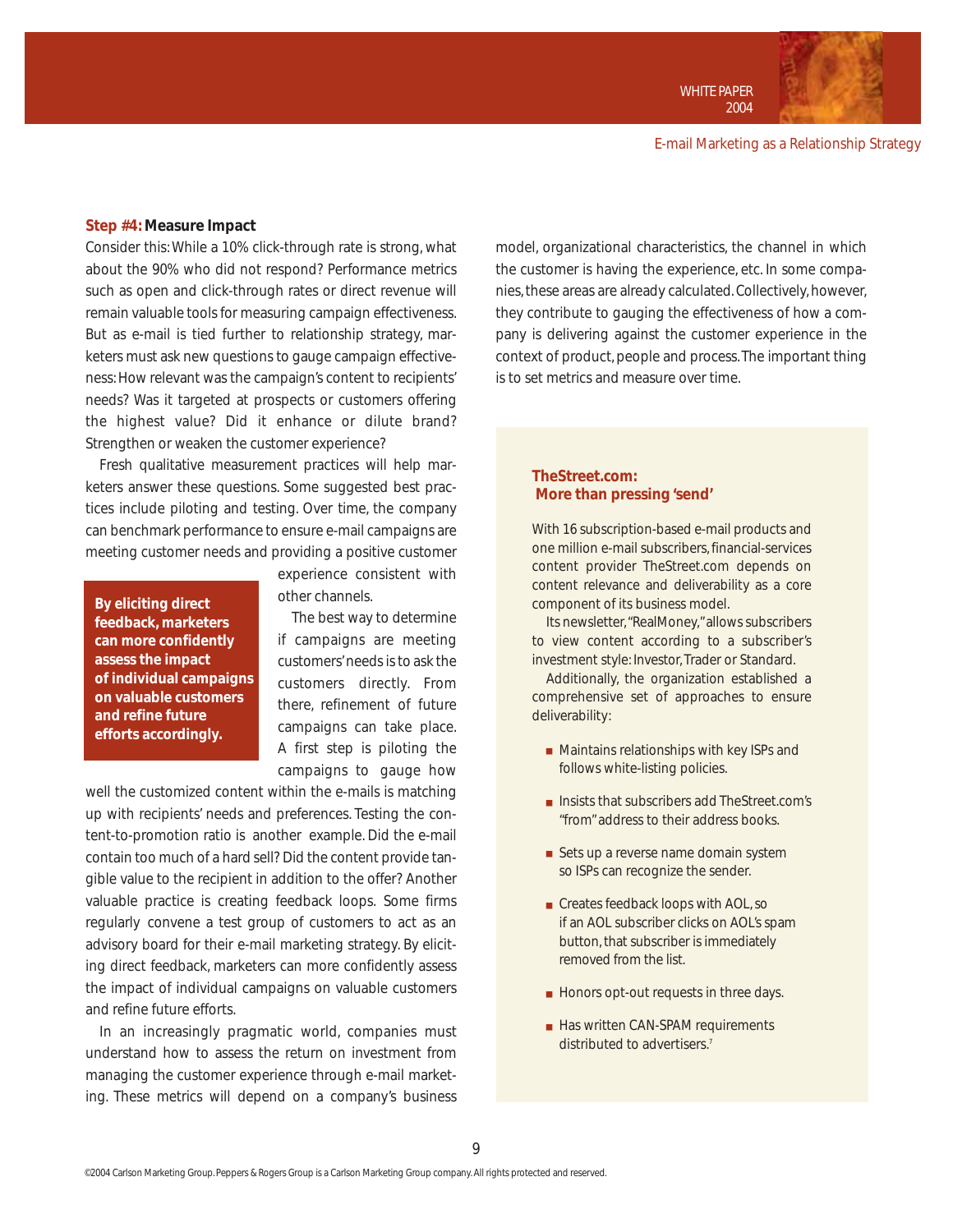

# Conclusion

The promise of e-mail marketing remains strong.To capitalize on this opportunity, marketers must adapt to a shifting e-mail landscape. New e-marketing technologies, consumer frustration over spam and regulation are forcing decision makers to re-evaluate how their e-mail campaigns are created, deployed and measured.

The solution is to fully incorporate e-mail into a customer relationship strategy. Similar to a call center, Web site, or direct mail campaign, e-mail is a tool for managing the customer experience and cultivating profitable relationships with individual customers. By crafting clear, strategic decision criteria around customer needs, marketers can ensure that e-mail campaigns are not only effective on a campaign-bycampaign basis, but also building a customer relationship.

Peppers & Rogers Group's "Four Steps to High Impact E-mail Marketing" detailed in this report provide the guidelines for making this a reality. To bring together e-mail marketing and relationship strategy, companies must: Think customer experience; Make privacy protection a part of their brand promise; Ensure their recipients know them; and measure impact. As marketers apply these guidelines to their company's e-mail practices and campaigns, the results will be higher campaign performance, stronger brand and an improved customer experience. ■

1 John Hagel and Marc Singer,"Private Lives,"McKinsey Quarterly 2000. 2 Jupiter Research, March 18, 2004.

<sup>3</sup> Pew Internet & American Life Project, "Spam: How it is hurting e-mail and degrading life on the Internet," October 22, 2003.

4 Nucleus Research,"Spam:The Serial ROI Killer", June 8, 2003. Based on a survey of employees at Fortune 500 companies.

5 Marketing Week, February 26, 2004

6 Forrester Research,"Factors that Drive U.S. Online Households to Open Marketing E-mails", 2002 & 2003 (as a % of respondents), March 2004. 7 *Direct*, February 1, 2004.

### RightNow Technologies

RightNow Technologies is the leading on demand CRM company focused on customer service and e-mail marketing. RightNow improves operational effectiveness with easy-toimplement technology, replicable best practices drawn from the industry's broadest base of successful implementations, and engagement terms that create accountability for delivering quantifiable results.

RightNow has delivered these benefits to more than 1,000 customers worldwide such as: Air New Zealand, Ben & Jerry's, Briggs and Stratton, British Airways, Cisco, Dolby Laboratories, Inc., Pioneer, Raymarine, Remington, Sanyo, Specialized Bicycles and more than 150 public sector clients including the Social Security Administration and the State of Florida.

Founded in 1997, RightNow has offices in Bozeman, Dallas, San Mateo, New Jersey, London, Sydney and Tokyo. RightNow's products are available in 13 languages worldwide.

For more information visit: www.rightnow.com

### Peppers & Rogers Group

Peppers & Rogers Group is a management consulting firm, recognized as the world's leading authority on customer-based business strategy. Founded in 1993 by Don Peppers and Martha Rogers Ph.D., the firm is dedicated to helping companies grow the value of their business by growing the value of their customer base. With expertise that cuts across vertical industries, our partners, consultants and subject matter experts have a deep understanding of the most powerful value levers that drive business results. Our goal is to develop and execute strategies that create immediate return on investment and long-term customer value.

Led by *1to1® Magazine*, Peppers & Rogers Group's independent media division reaches 250,000 readers weekly with the latest trends, insights and best practices driving customer strategy.

Peppers & Rogers Group is a Carlson Marketing Group Company, headquartered in Norwalk, Conn.The firm has a total of 14 offices on six continents.

For more information visit: www.1to1.com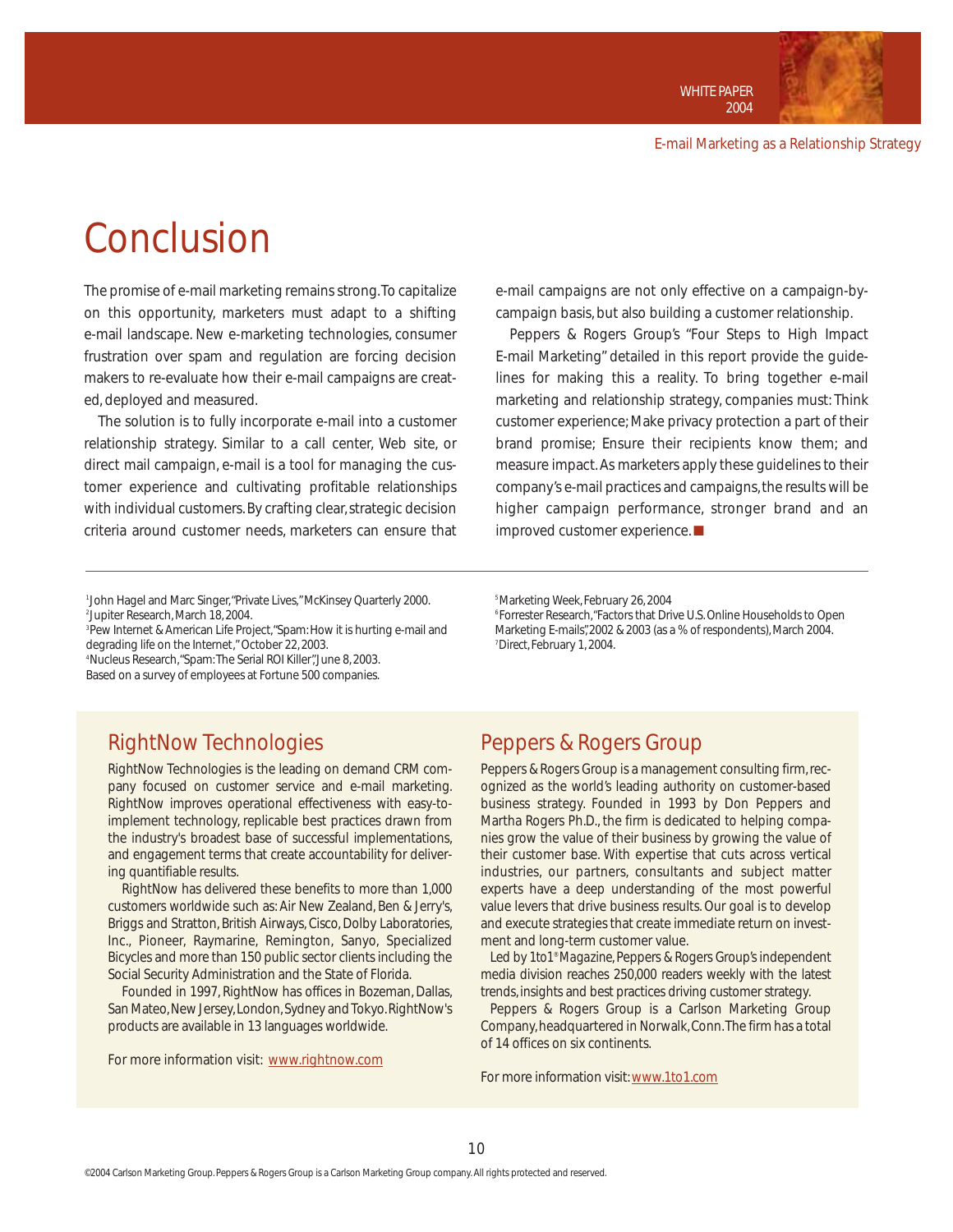

# Tools and Resources

The following list of Web sites, organizations and reports will help provides a wealth of information on trends and innovation on e-mail marketing, spam and related topics:

#### WEB SITES

Peppers & Rogers Group www.1to1.com

eMarketer www.emarketer.com

Forrester Research www.forrester.com

Federal Trade Commission www.ftc.gov

MarketingVox www.marketingvox.com

ClickZ Network: Solutions for Marketers www.clickz.com

Direct Marketing Association www.the-dma.org

Association for Interactive Marketing www.interactivehq.com

Marketing Sherpa www.marketingsherpa.com

Iconocast www.iconocast.com

**Wired** www.wired.com

DM News www.dmnews.com

Virtual Institute of Information www.vii.org

#### **ORGANIZATIONS**

Association for Interactive Media (AIM) 1430 Broadway, 8<sup>th</sup> floor New York, NY 10018 888-337-0008 www.interactivehq.org

Federal Trade Commission 600 Pennsylvania Avenue, N.W., Washington, D.C. 20580 202-326-2222 www.ftc.gov

Institute for Spam and Internet Public Policy www.isipp.com

The Direct Marketing Association (DMA) 1120 Avenue of the Americas New York, NY 10036 (212) 768-7277 www.the-dma.org

#### REFERENCED REPORTS

*"Spam: How it is Hurting Email and Degrading Life on the Internet."* October 2003, Pew Internet and American Life Project

*"The Consumer Advertising Backlash.*" May 2004, Forrester Research

*"The State of E-mail Marketing 2004."* March 2004, Forrester Research

*"E-mail Marketing: Challenges and Opportunities."* June 2004, emarketer

*"Spam: The Serial ROI Killer."* June 2003, Nucleus Research

11